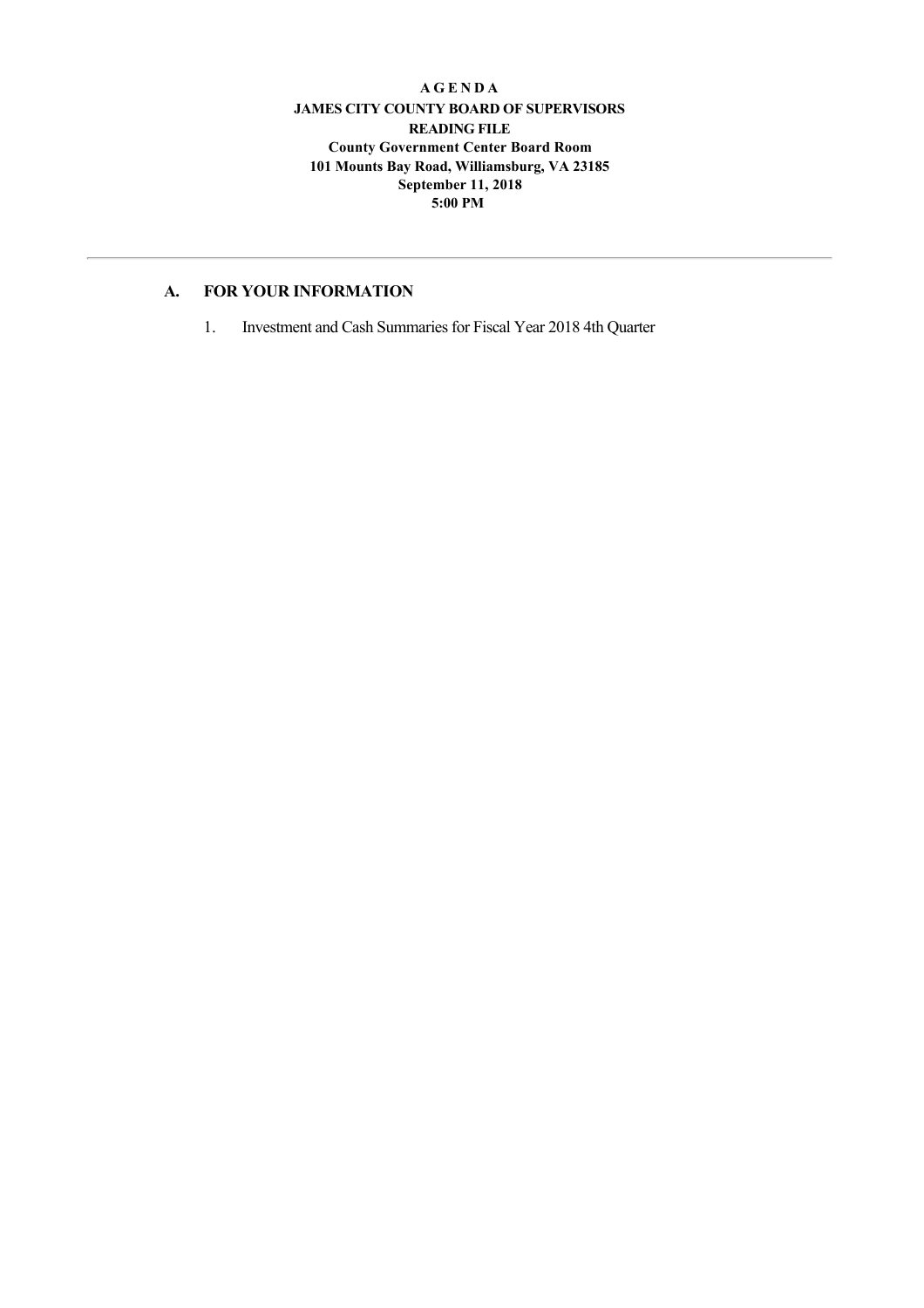# **ITEM SUMMARY**

| DATE:    | 9/11/2018                                                      |
|----------|----------------------------------------------------------------|
| TO:      | The Board of Supervisors                                       |
| FROM:    | Jennifer Tomes, Treasurer                                      |
| SUBJECT: | Investment and Cash Summaries for Fiscal Year 2018 4th Quarter |
|          |                                                                |

# **ATTACHMENTS:**

|                   | Description              | Type       |  |  |  |
|-------------------|--------------------------|------------|--|--|--|
| D                 | Memorandum               | Cover Memo |  |  |  |
| D                 | <b>Investment Report</b> | Exhibit    |  |  |  |
| D                 | Cash Report              | Exhibit    |  |  |  |
| <b>REVIEWERS:</b> |                          |            |  |  |  |

| Department             | Reviewer        | Action   | Date                         |
|------------------------|-----------------|----------|------------------------------|
| <b>Board Secretary</b> | Fellows, Teresa | Approved | $9/5/2018 - 1:50 \text{ PM}$ |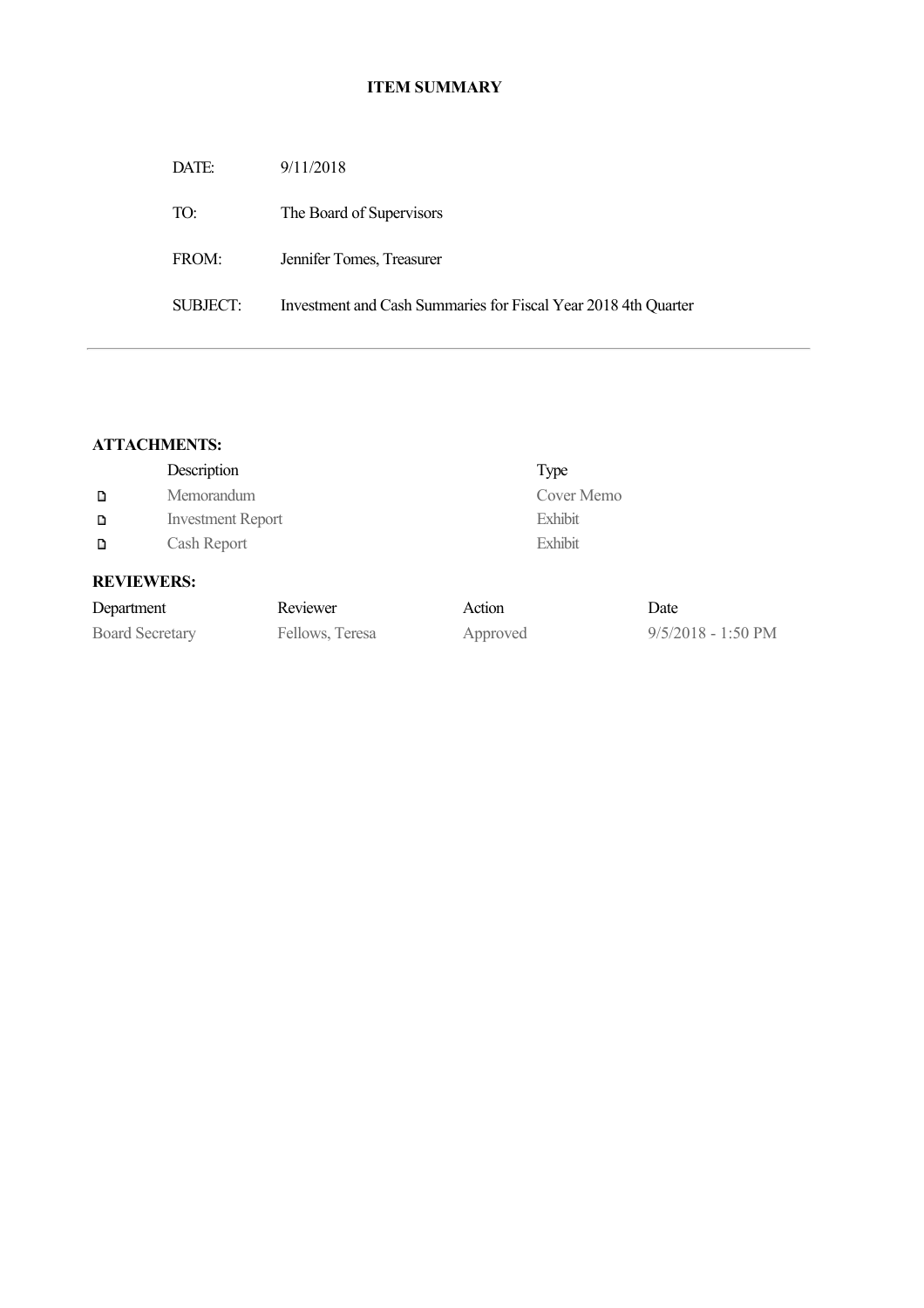### **M E M O R A N D U M**

| DATE:    | September 11, 2018                                             |
|----------|----------------------------------------------------------------|
| TO:      | The Board of Supervisors                                       |
| FROM:    | Jennifer Tomes, Treasurer                                      |
| SUBJECT: | Investment and Cash Summaries for Fiscal Year 2018 4th Quarter |

Attached you will find information related to the County's investment portfolio as of June 30, 2018. As noted previously, \$2 million was added after the June 2018 tax cycle.

In addition, based on the most recent fiscal policy, I will now include a quarterly cash balance as well, which will include the remaining balances owed to the County for the different tax types. Please note, for this report the Personal Property balance for 2018 includes the second half billing that is not due until December 5, 2018.

Please let me know if you have any questions or concerns.

JDT/md InvCashSumFY18Q4-mem

Attachment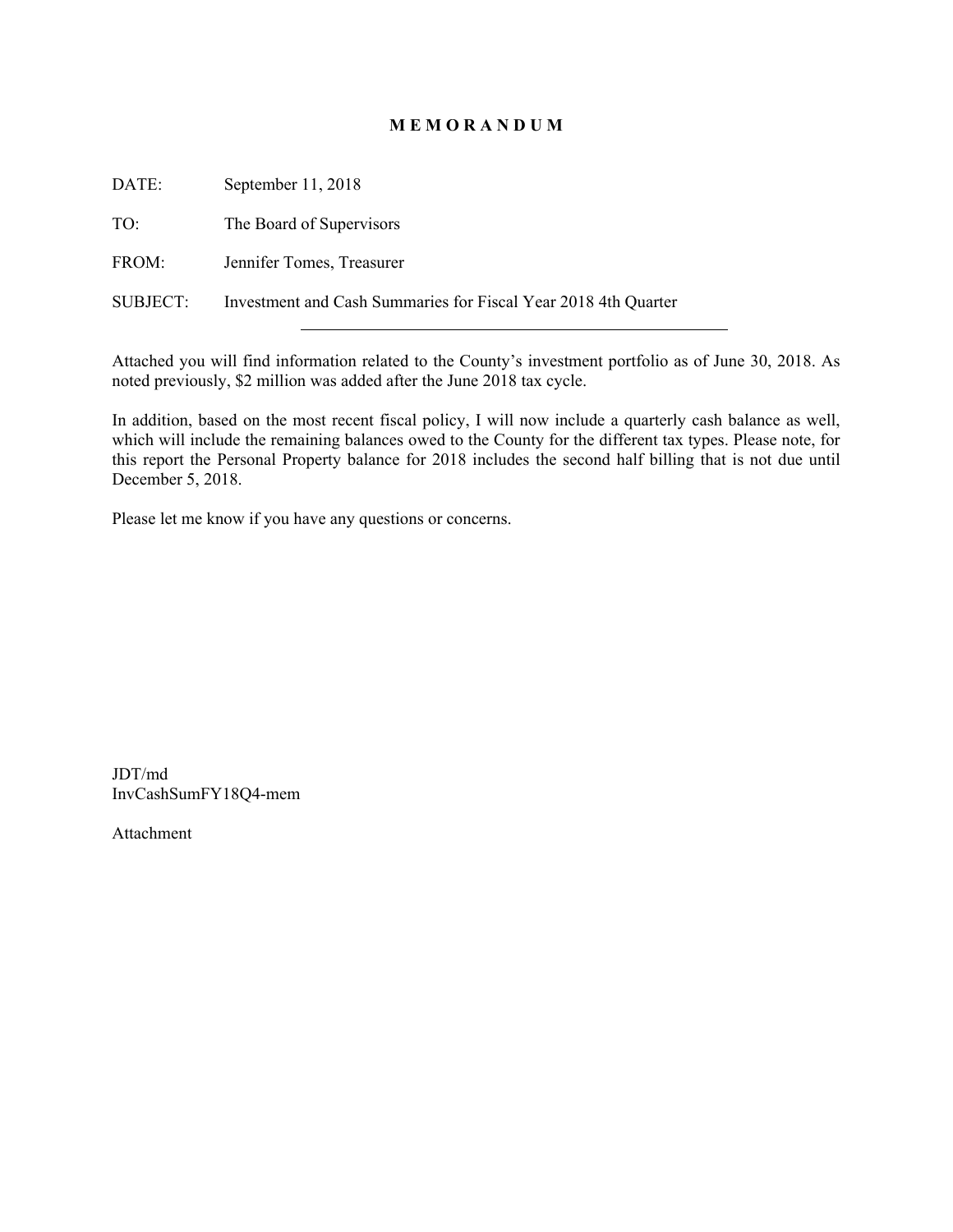#### *JAMES CITY COUNTY*

#### *Portfolio Snapshot*



*\* An average of each security's credit rating assigned a numeric value and adjusted for its relative weighting in the portfolio.*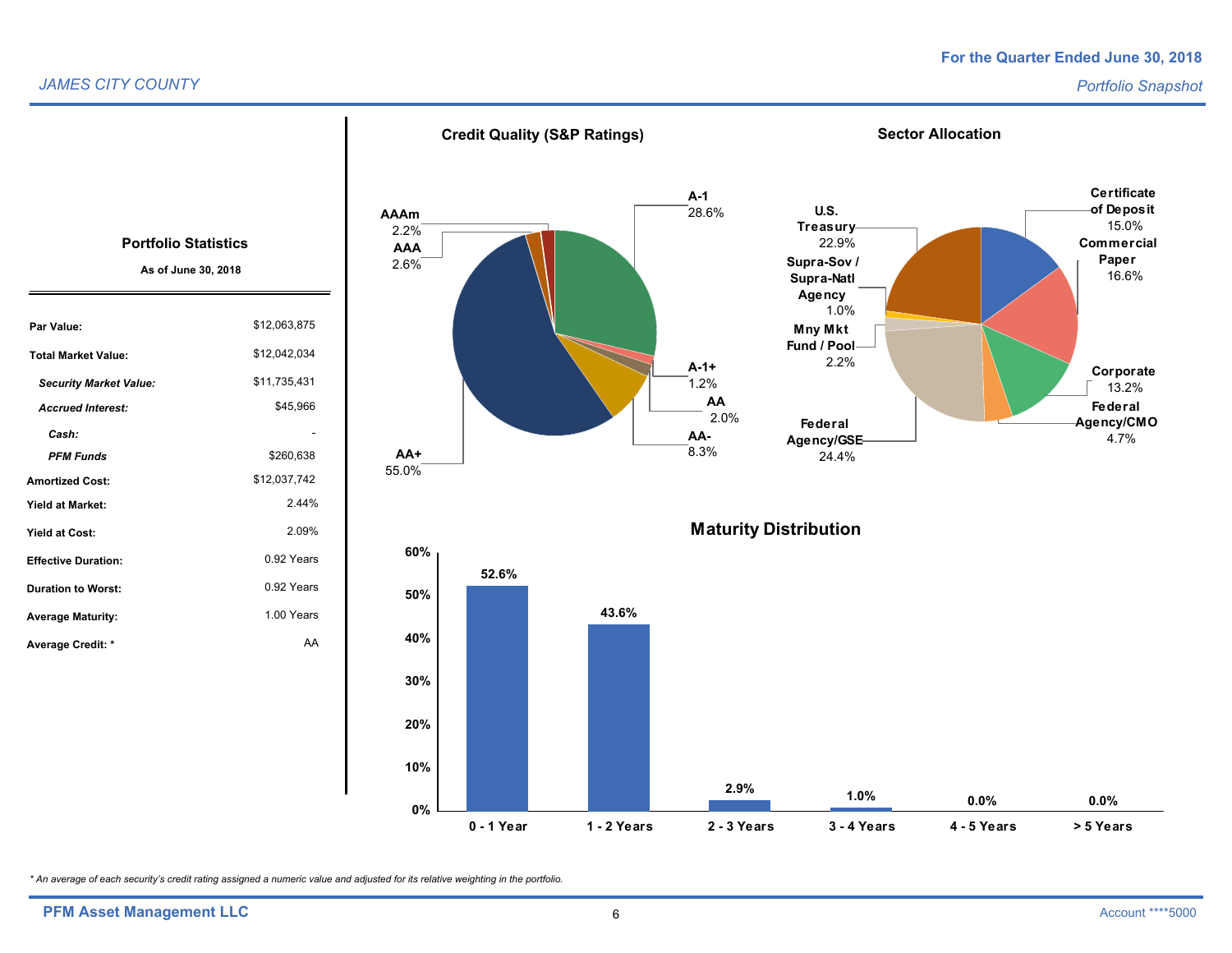## **Sector Allocation**

|                               | June 30, 2018 |            | March 31, 2018 |            | December 31, 2017 |            | <b>September 30, 2017</b> |            |
|-------------------------------|---------------|------------|----------------|------------|-------------------|------------|---------------------------|------------|
| <b>Sector</b>                 | MV (\$MM)     | % of Total | MV (\$MM)      | % of Total | MV (\$MM)         | % of Total | MV (\$MM)                 | % of Total |
| <b>Federal Agency/GSE</b>     | 2.9           | 24.4%      | 2.3            | 23.3%      | 2.7               | 26.6%      | 2.3                       | 28.5%      |
| U.S. Treasury                 | 2.8           | 22.9%      | 3.0            | 30.0%      | 2.3               | 22.8%      | 2.2                       | 28.1%      |
| <b>Commercial Paper</b>       | 2.0           | 16.6%      | 1.7            | 16.9%      | 0.5               | 5.5%       | 1.1                       | 14.4%      |
| <b>Certificate of Deposit</b> | 1.8           | 15.0%      | 1.6            | 16.0%      | 1.4               | 14.1%      | 1.4                       | 17.6%      |
| Corporate                     | 1.6           | 13.2%      | 1.0            | 10.2%      | 0.8               | 8.1%       | 0.7                       | 8.2%       |
| <b>Federal Agency/CMO</b>     | 0.6           | 4.7%       | 0.1            | 1.0%       | 0.0               | $0.0\%$    | 0.0                       | $0.0\%$    |
| Mny Mkt Fund / Pool           | 0.3           | 2.2%       | 0.0            | 0.1%       | 2.0               | 20.4%      | 0.0                       | 0.1%       |
| Supra-Sov / Supra-Natl Agency | 0.1           | 1.0%       | 0.2            | 2.5%       | 0.2               | 2.5%       | 0.2                       | 3.1%       |
| <b>Total</b>                  | \$12.0        | 100.0%     | \$10.0         | 100.0%     | \$10.0            | 100.0%     | \$8.0                     | 100.0%     |



*Detail may not add to total due to rounding.*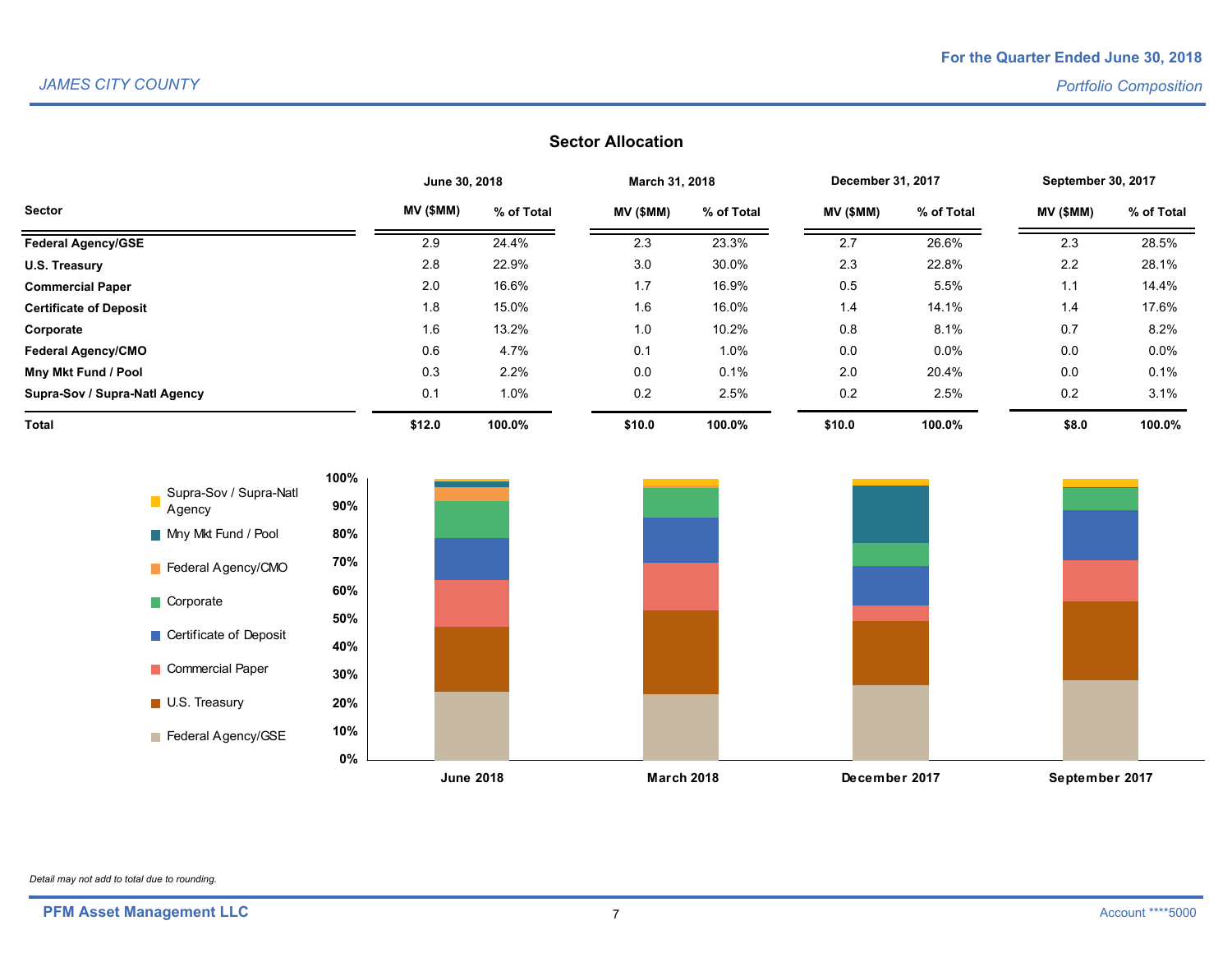## **Maturity Distribution**

## *As of June 30, 2018*

| <b>Portfolio/Benchmark</b>                 | Yield<br>at Market | Average<br><b>Maturity</b> | $0 - 1$<br>Years | 1-2<br>Years | $2 - 3$<br>Years | $3 - 4$<br>Years | $4 - 5$<br>Years | >5<br>Years |  |
|--------------------------------------------|--------------------|----------------------------|------------------|--------------|------------------|------------------|------------------|-------------|--|
| <b>JAMES CITY COUNTY</b>                   | 2.44%              | 1.00 vrs                   | 52.6%            | 43.6%        | 2.9%             | 0%،۱             | 0.0%             | 0.0%        |  |
| ICE BofAML 1 Year U.S. Treasury Note Index | 2.37%              | 1.00 yrs                   | 100.0%           | 0.0%         | $0.0\%$          | 0.0%             | 0.0%             | $0.0\%$     |  |